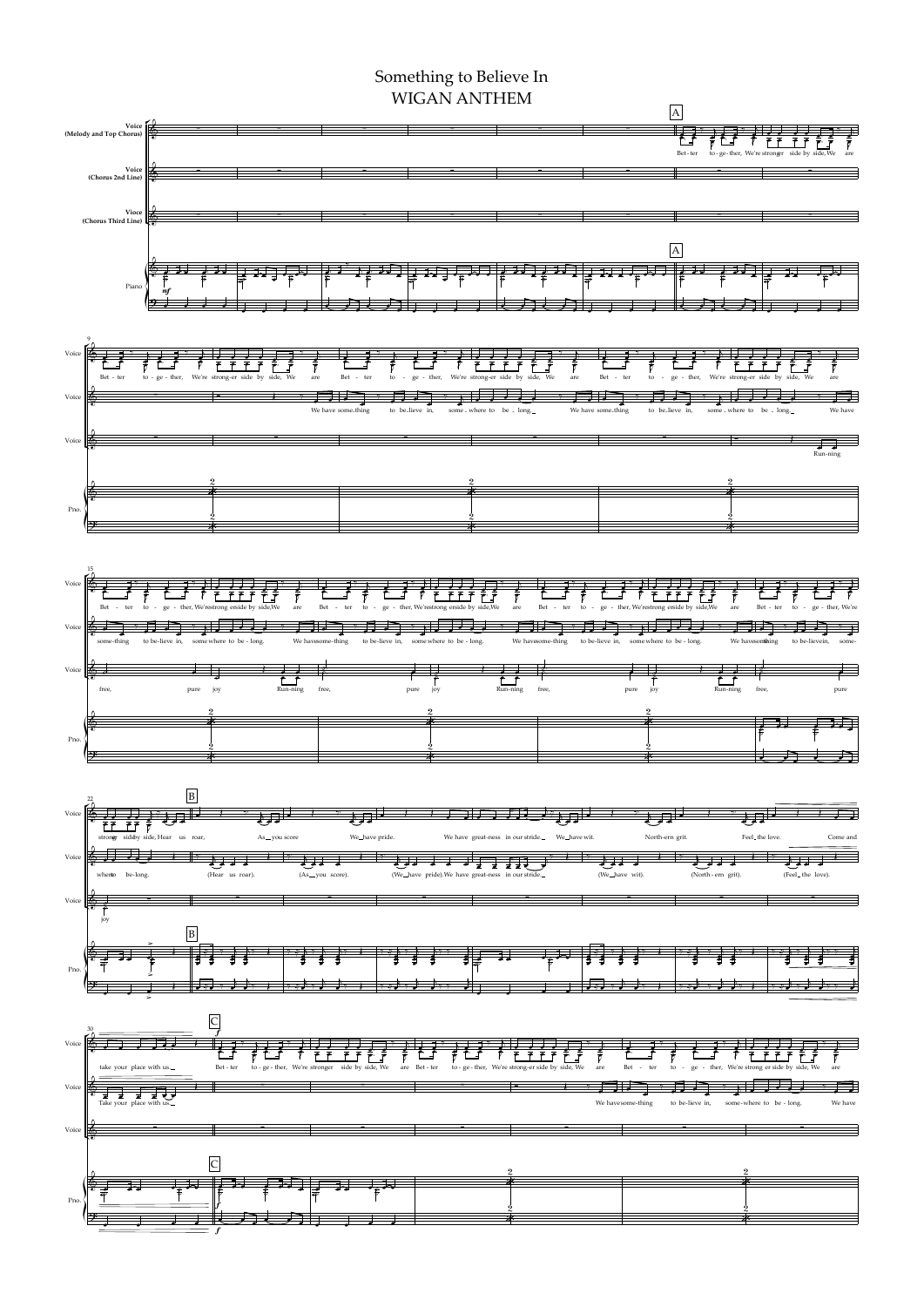Voice









۳

 $\sqrt{\Theta}$